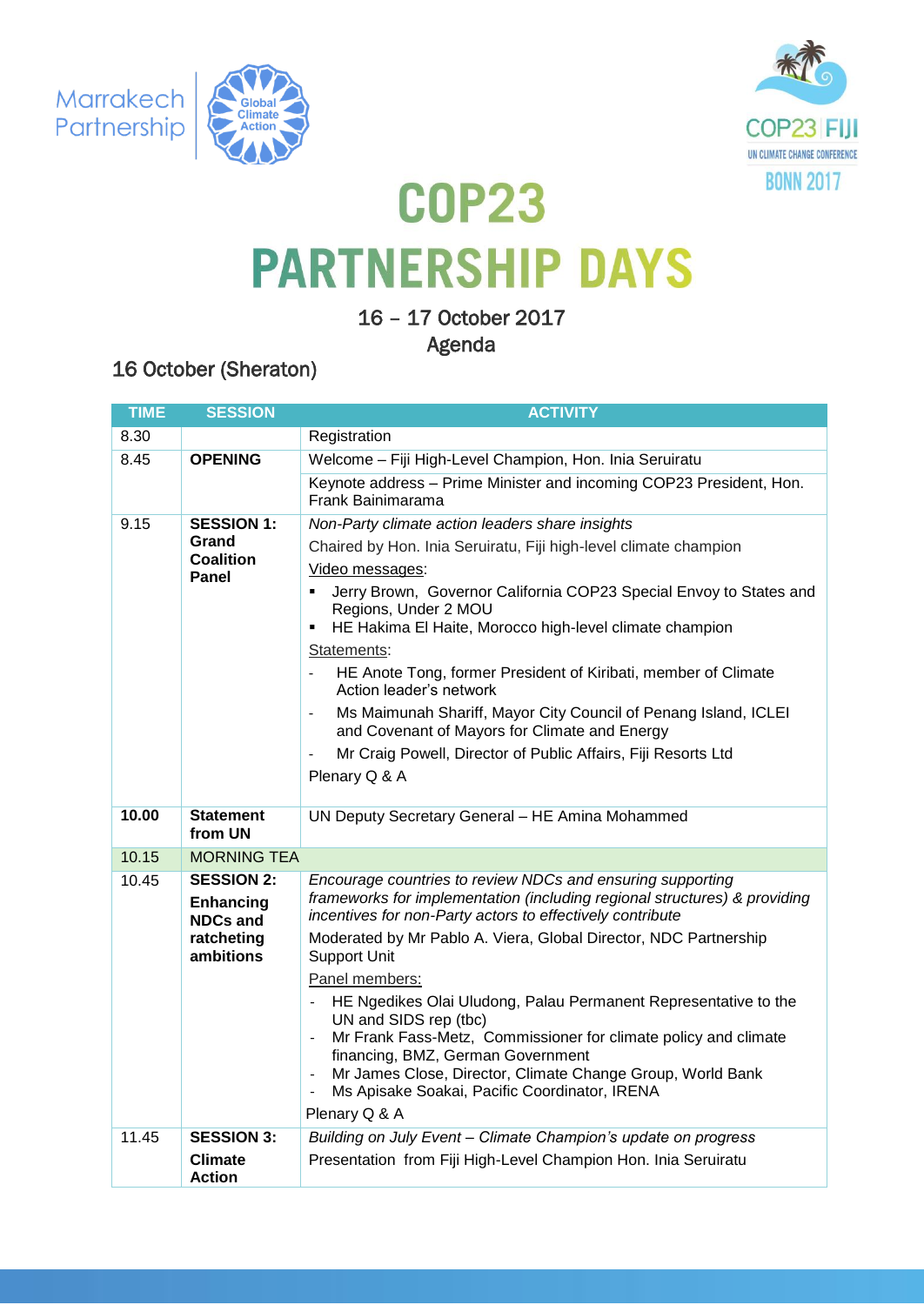



| <b>TIME</b>                          | <b>SESSION</b>                                                                       | <b>ACTIVITY</b>                                                                                                                                                                                                                                                                                                                                                                                                                                                                                                                                                                                                                                                                                                     |                                                                                                                |  |  |
|--------------------------------------|--------------------------------------------------------------------------------------|---------------------------------------------------------------------------------------------------------------------------------------------------------------------------------------------------------------------------------------------------------------------------------------------------------------------------------------------------------------------------------------------------------------------------------------------------------------------------------------------------------------------------------------------------------------------------------------------------------------------------------------------------------------------------------------------------------------------|----------------------------------------------------------------------------------------------------------------|--|--|
| <b>Pacific</b><br><b>Partnership</b> |                                                                                      | Establishing and strengthening the Climate Action Pacific Partnership<br>(CAPP)<br>Priority thematic climate actions for the Pacific<br>Developments and initiatives following the CAPP event and next steps                                                                                                                                                                                                                                                                                                                                                                                                                                                                                                        |                                                                                                                |  |  |
| 12.30                                | <b>SESSION 4:</b><br><b>Climate</b><br>Finance &<br><b>Risk</b><br><b>Management</b> | (brief overview from implementing organisations)<br>Examining best practice, proposed innovations and key processes<br>underway through the COP23 Presidency until end 2018<br>Moderator - Mr Martijn Wilder AM<br>Keynote Address: Mr Stephen Groff, Vice-President Asia Development<br><b>Bank</b><br>Panel members<br>Hon. Aiyaz Sayed-Khaiyum, Minister for Economy and responsible for<br>climate change,<br>Mr Howard Bamsey, CEO Green Climate Fund<br>Ms Katerina Kimmorley, Associate Director, Innovation Fund - Clean<br><b>Energy Finance Corporation</b><br>Mr Dipak Dasgupta, Former Principal Economic Advisor, Govt. of India<br>and founding board member of the Green Climate Fund, Distinguished |                                                                                                                |  |  |
| 1.30                                 | <b>LUNCH</b>                                                                         | Fellow at TERI                                                                                                                                                                                                                                                                                                                                                                                                                                                                                                                                                                                                                                                                                                      |                                                                                                                |  |  |
|                                      |                                                                                      | 2.15 - 4.00pm Parallel Session: Pacific SIDS Leaders consultation (closed)                                                                                                                                                                                                                                                                                                                                                                                                                                                                                                                                                                                                                                          |                                                                                                                |  |  |
| 2.15                                 | <b>SESSION 5:</b><br><b>UNFCCC</b><br><b>Observer</b><br>constituency<br>groups      | Interactive session, moderated by Deo Saran, Fijian Climate Ambassador<br>Recap on observer consultations through-out the year<br>Feedback from constituencies on Pre-COP agenda items: Delivering<br>on the promise of the Paris Agreement; Climate risk and building<br>resilience; Partners for climate action (finance).<br>Any other expectations or input for COP23<br>$\overline{\phantom{a}}$                                                                                                                                                                                                                                                                                                               |                                                                                                                |  |  |
| 3.30                                 | <b>AFTERNOON TEA</b>                                                                 |                                                                                                                                                                                                                                                                                                                                                                                                                                                                                                                                                                                                                                                                                                                     |                                                                                                                |  |  |
| 4.00                                 | <b>SESSION 6:</b><br><b>Parallel</b><br>sessions                                     | <b>Oceans Pathway Partnership</b><br>Navigating an Oceans Pathway in<br>the UNFCCC that will embed the<br>case for healthy oceans and climate<br>change in the UNFCCC process by<br>2020 and increase overall actions.<br>towards achieving 1.5 degrees.                                                                                                                                                                                                                                                                                                                                                                                                                                                            | <b>Pacific Climate Action Work</b><br>Programme<br>Workshop of CAPP thematic<br>groups on draft work programme |  |  |
| 5.00                                 |                                                                                      | Proceed to waterfront to receive Vaka and messages from coastal Fijian<br>communities for Pre-COP leaders to take to Bonn                                                                                                                                                                                                                                                                                                                                                                                                                                                                                                                                                                                           |                                                                                                                |  |  |
| 6.00:<br>9.00                        | <b>OFFICIAL</b><br><b>WELCOME</b>                                                    | Traditional welcome ceremony<br><b>Canapés and Cocktails</b>                                                                                                                                                                                                                                                                                                                                                                                                                                                                                                                                                                                                                                                        |                                                                                                                |  |  |